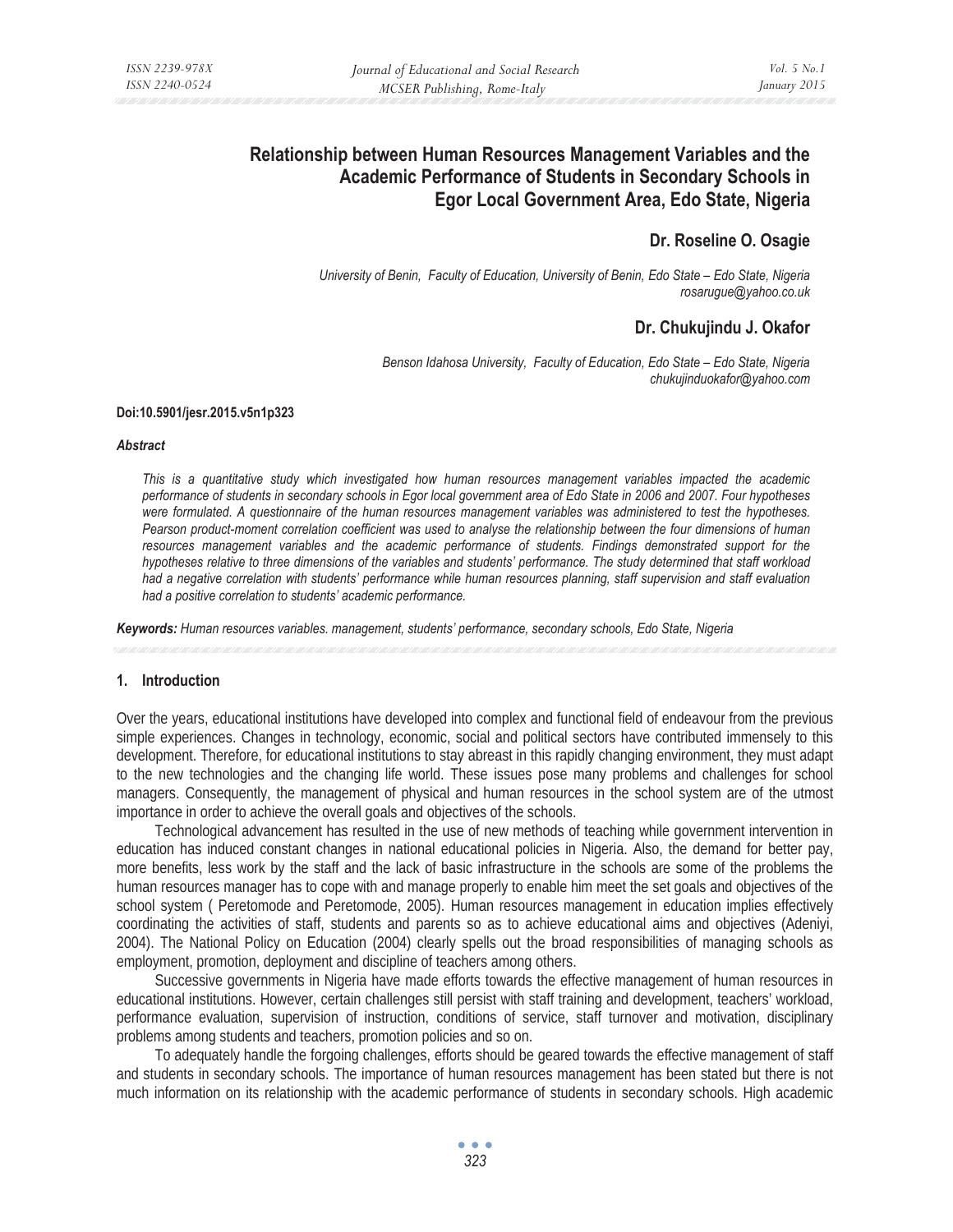performance is one of the objectives of secondary education in Nigeria. For secondary schools to achieve high performance in the public examinations, they must recruit qualified teachers, they should secure modern buildings, adequate facilities and equipment should be provided to enhance teaching and learning while supervision of teaching is carried out for quality control. Other bodies that could influence students' academic performance are administrators, managers, guidance counsellors, Parents Teachers Association (PTA), curriculum specialist, funding agencies, non – teaching staff, inspectors and examination boards.

There are diverse schools of thought on how students should be measured or evaluated to show academic performance. According to Marlow (2003), teachers' written tests have been used for at least one hundred and fifty years to determine students' academic performance. The report of Coleman (1966) supports the view that non – school resources inputs such as students' family background factors contribute more to students' academic performance than the impact of school resources such as expenditure on teachers' salaries, laboratory facilities and equipment, books and quality of teachers. These variables according to Coleman (1966) have negligible effects on students' academic performance.

Any organisation that does not plan for its human resources will often find that it is meeting neither the personnel requirement nor its over-all goals effectively (Stoner, 1978). For example, a school may decide to introduce new subjects into its school curriculum, if the school does not make adequate arrangements for the teachers to handle these new subjects, the subjects will remain on the time table without being taught. To further buttress this point, when the federal government launched the 6:3:3:4 system of education, it spent huge financial resources on equipment for technical education. However, the human resources required to operate the equipment was not considered. Consequently, the equipment were left to rot in the rain and many of the equipment were eventually stolen by hoodlums.

With regards to the current educational policy, the supervision of instruction is the process of overseeing the work of teachers with the aim of assisting them to solve their instructional problems so that students can benefit maximally from classroom activities ( Igwe, 2005). This can be effected with the involvement of the principal or any other official appointed by interacting with teachers and students in the classroom regularly to monitor the teaching and learning process. According to Nwagwu (2004), the supervisor has the responsibility of monitoring and evaluating all staff activities and programmes of their organisation. The major reason for this is to ensure dutiful compliance of all staff with established laws and declared goals through quality assurance, maintenance of standards and quality control. This view is in line with the National Policy on Education (2004) which declared that supervision is a device for quality control. The goals of the school can be achieved through the continuous supervision of the teaching staff and the non- teaching staff.

The evaluation of staff is conducted as it determines their performance, in as much as it also determines the academic performance of students. In performance evaluation of staff, care should be exercised to ensure that it is the performance and not the personality of the employees that are evaluated (Okafor, 2006 ). In the study by Akposheri (1994), she found out that there was significant relationship between teachers who were highly rated during evaluation and the academic performance of students.

Another aspect of human resources management in the school is the workload of the staff. This is the amount of work assigned to a teaching position. Staff workload include teaching subjects, administrative duties, supervision of students and other activities. In the research findings on teachers' workload by Naylor and Malcomson (2001), teachers saw their workload increased because they spent fifty-three hours a week preparing their lesson notes for teaching and marking scripts. The teachers reported that they modified their teaching methods to enable them cope with the stress of the workload. When that happened, it was difficult for them to accomplish all their objectives because of the lack of time. Consequently, the performance of the teachers and the students was impaired.

Ikworayebe (2005) stated that in Edo State the allocation of teaching load to teachers is done through the number of periods of teaching. The maximum teaching workload per teacher is twenty-five periods while the minimum is eighteen per week. This policy is not strictly adhered to. Some teachers may be allocated less than the minimum teaching periods while others may have more than the maximum. This affects students' academic performance. In the junior secondary schools in the federal capital territory, Abuja, teachers' workload was one of the factors that inhibited students' performance ( Nwwikina and Nwanekezi (2010). They also stated that some teachers taught as much as thirty-five periods a week while others taught less than six periods. Such discrepancy indicated that the workload was not equitably distributed in the school. It would be preferable to have a uniform policy that will ensure an equitable distribution of teachers' workload that will enhance teaching and learning. The National Policy on Education (2004) stipulates a teacher student ratio of one to forty. However, a visit to some of the schools in Egor local government area revealed a clear departure from this policy. Teachers had classes with over a hundred students. This is due to the population explosion and the inability of the local government to employ more teachers. This situation has led to too much workload for the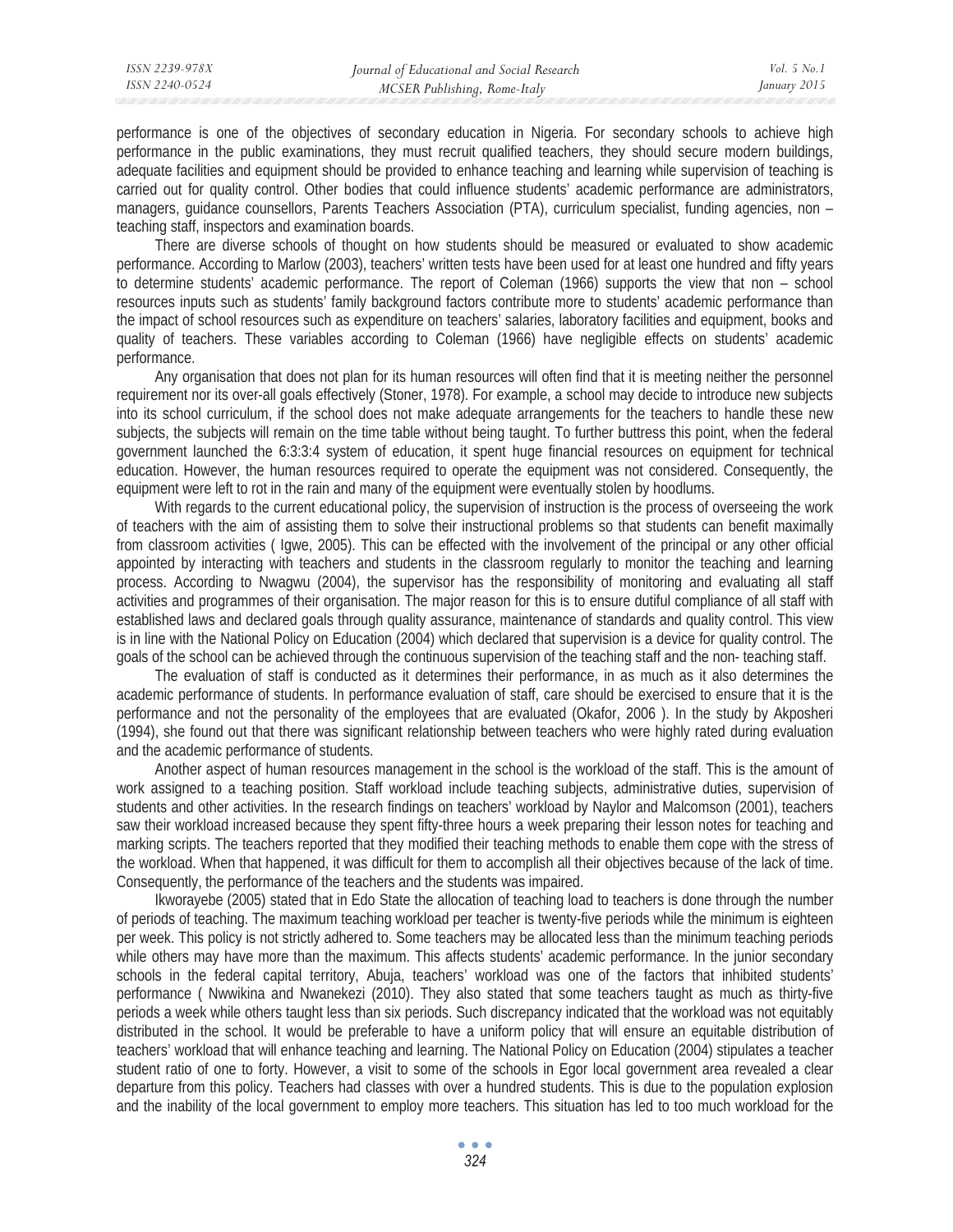teachers. This certainly affects the academic performance of the students

# **2. Purpose of Study**

The central research question that guided the study was, "What is the relationship between human resources variables and the academic performance of students in Egor local government area of Edo State, Nigeria"? The human resources variables employed for this study were: planning, staff supervision, staff evaluation and staff workload.

# **3. Hypotheses**

- 1. There is no significant relationship between human resources planning and students' academic performance.
- 2. There is no significant relationship between staff supervision and students' academic performance.
- 3. There is no significant relationship between staff evaluation and students' academic performance.
- 4. There is no significant relationship between staff workload and students' academic performance.

# **4. Methodologies**

The research is a relationship study with "ex -post facto" design. The design was found suitable as the interactions between the dependent and independent variables have occurred before this study. The population of this study consisted of public senior secondary school teachers and SS3 students in Egor local government area of Edo state in Nigeria. All the teachers and SS3 students in these schools constitute the target population for this study. The four hypotheses were tested using Pearson Product- moment correlation coefficient (r) to determine the level of relationship between the variables and academic performance of the students.

# **5. Results**

*5.1 It was hypothesized that there is no significant relationship between human resources planning and students' academic performance.* 

Descriptive statistics

| TRITIQUE INCOURT CONTROLLER LIBRARY         |      |       |                  |            |
|---------------------------------------------|------|-------|------------------|------------|
|                                             | Mean |       | Std. Deviation   | Ν          |
| <b>HRP</b>                                  | 2.40 |       | .1218            |            |
| Correlations Human Resources Planning (HRP) |      |       |                  |            |
|                                             |      |       | <b>Stud Perf</b> | <b>HRP</b> |
| Stud Perf Pearson Correlation               |      | 1.000 | .392             |            |
| Sig. (2tailed)                              |      |       |                  | .233       |
|                                             |      |       | 11               | 11         |
| <b>HPR Pearson Correlation</b>              |      |       | .392             | 1.000      |
| Sig. (2-tailed)                             |      |       | .233             |            |
|                                             |      |       |                  |            |

Human Resources Planning (HRP)

**Note:** Positively correlated but not significantly related

The hypothesis was accepted. The calculated correlation coefficient r was 0.392. Though it was not significant there was a positive relationship. Thus, the more there is human resources planning the better is the students' performance.

# *5.2 It was hypothesized that there is no significant relationship between staff supervision and students' academic performance.*

Descriptive statistics

| <b>Staff Supervision (Staff Sup)</b> |      |                |  |
|--------------------------------------|------|----------------|--|
|                                      | Mean | Std. Deviation |  |
| <b>Staff Sup</b>                     | 2.80 | 1914           |  |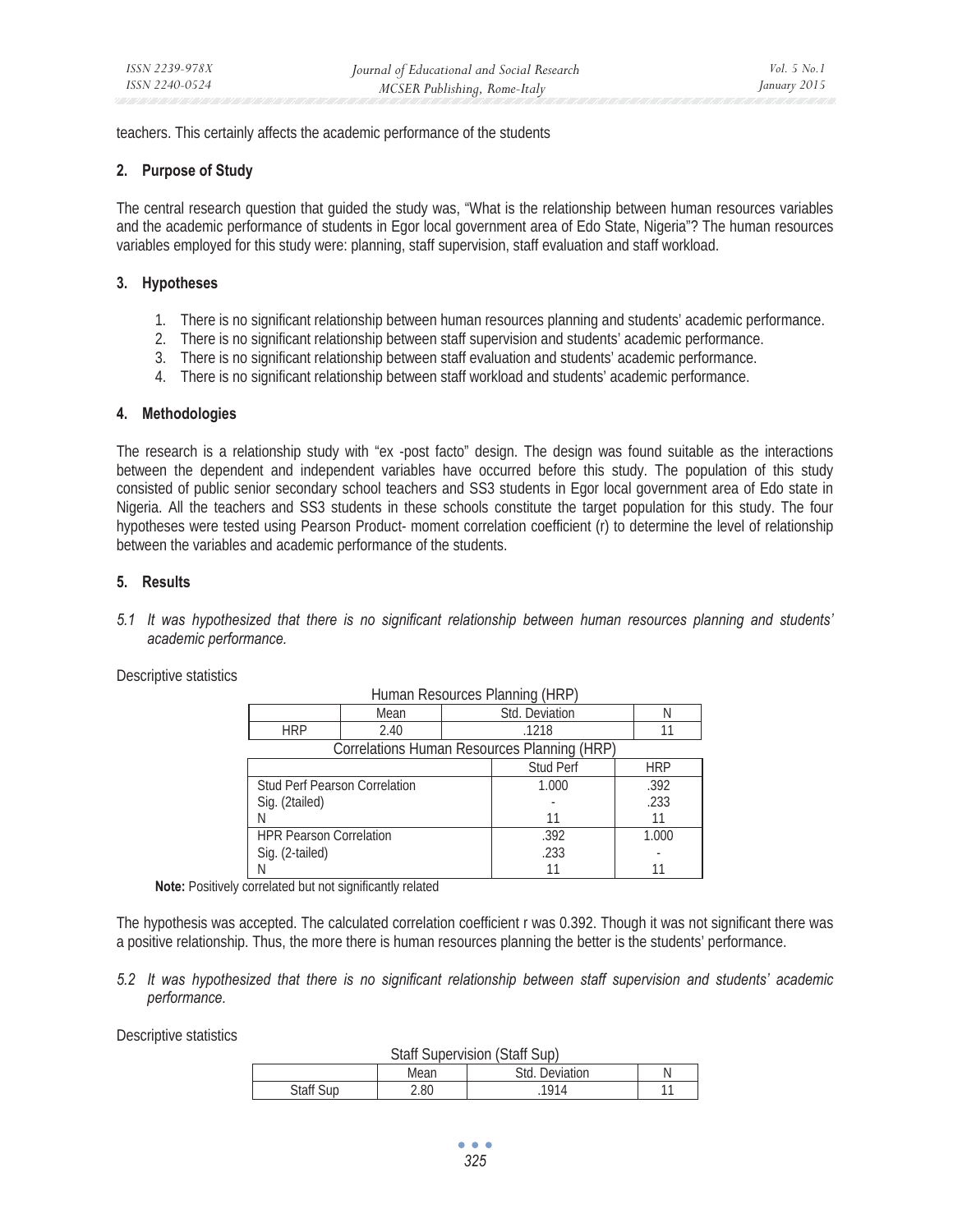|                                      | <b>Stud Perf</b> | <b>Staff Sup</b> |  |
|--------------------------------------|------------------|------------------|--|
| <b>Stud Perf Pearson Correlation</b> | 1.000            | .273             |  |
| Sig. (2tailed)                       |                  | .417             |  |
|                                      |                  |                  |  |
| <b>Staff Sup Pearson Correlation</b> | .273             | 1.000            |  |
| Sig. (2-tailed)                      | .417             |                  |  |
|                                      |                  |                  |  |

Correlations Staff Supervision (Staff Sup)

**Note:** Positively correlated but not significantly related

This hypothesis was accepted as the calculated correlation coefficient r was 0.273. Though it was not significant, staff supervision was positively related to students' academic performance. Thus, the more the staff are supervised the better is the students' performance.

# *5.3 It was hypothesized that there is no significant relationship between staff evaluation and students' academic performance.*

Descriptive statistics Staff

| Evaluation (Staff Eval) |      |                |  |
|-------------------------|------|----------------|--|
|                         | mean | Std. Deviation |  |
| Staff Eval              | 2.49 | 1344           |  |

| <b>Correlations Staff Evaluation (Staff Eval)</b> |                  |                   |
|---------------------------------------------------|------------------|-------------------|
|                                                   | <b>Stud Perf</b> | <b>Staff Eval</b> |
| <b>Stud Perf Pearson Correlation</b>              | 1.000            | .400              |
| Sig. (2tailed)                                    |                  | .223              |
|                                                   |                  |                   |
| <b>Staff Eval Pearson Correlation</b>             | .400             | 1.000             |
| Sig. (2-tailed)                                   | .223             |                   |
|                                                   |                  |                   |

#### **Note:** Positively correlated but not significantly related

The hypothesis was accepted as the calculated correlation coefficient r was 0.400. Though it was not significant, staff evaluation is positively related to students' academic performance. Hence the more the staff are evaluated the better is the students' performance.

### *5.4 It was hypothesized that there is no significant relationship between staff workload and students' academic performance.*

Descriptive statistics

| Staff workload (StaffWor) |      |                |  |
|---------------------------|------|----------------|--|
|                           | mean | Std. Deviation |  |
| Staff Wor                 | - 79 | 2038           |  |

#### Correlations Staff workload (StaffWor)

|                                      | <b>Stud Perf</b> | Staff wor |
|--------------------------------------|------------------|-----------|
| <b>Stud Perf Pearson Correlation</b> | 1.000            | $-106$    |
| Sig. (2tailed)                       |                  | .756      |
|                                      |                  |           |
| Staff wor Pearson Correlation        | $-106$           | 1.000     |
| Sig. (2-tailed)                      | .756             |           |
|                                      |                  |           |

**Note:** Negatively correlated and not significantly related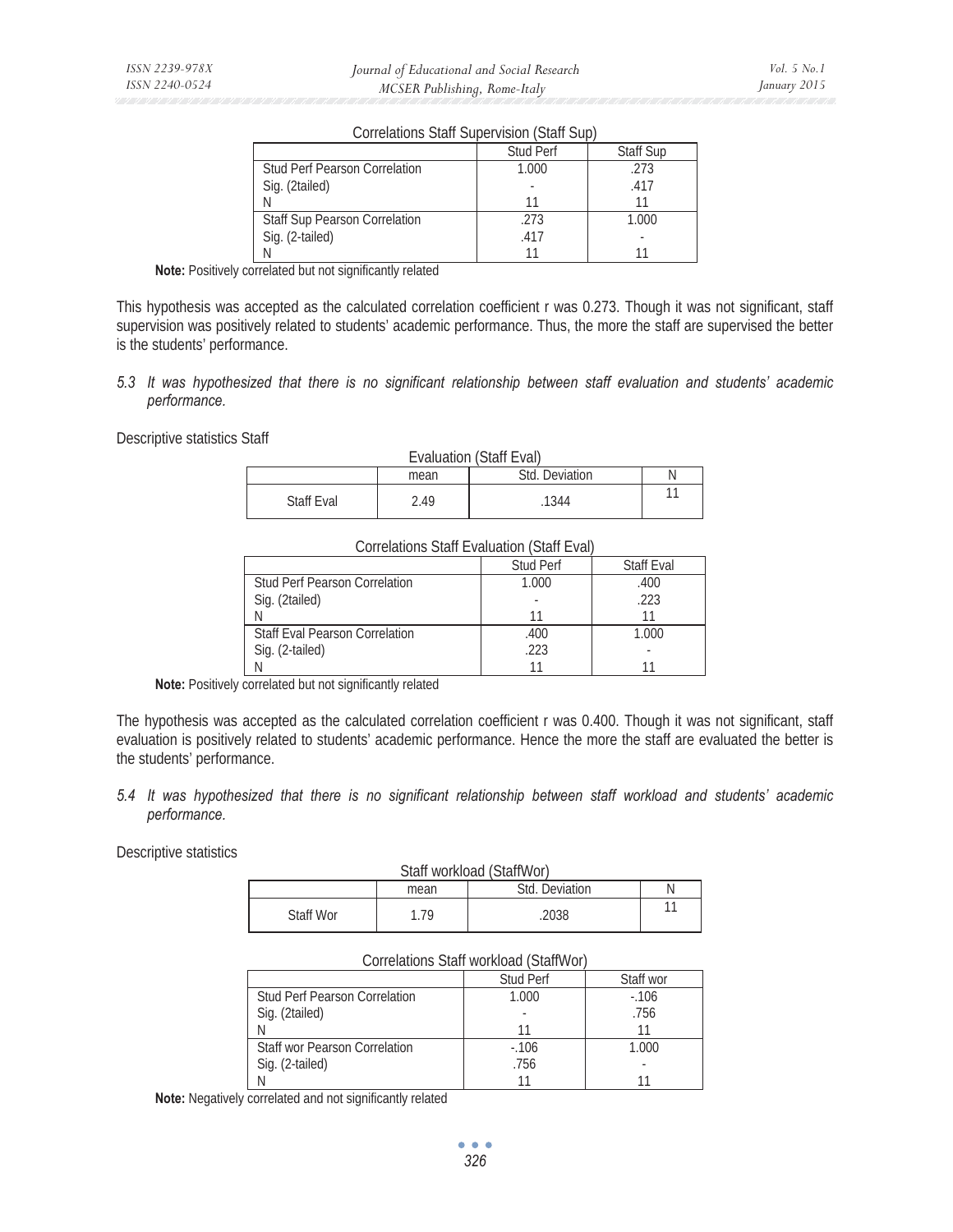The hypothesis was accepted as the calculated correlation coefficient r was -0.106. Staff workload has a negative relationship with students' performance. This implies that the lower the workload of staff, the better is the students' performance.

### **6. Discussions of Results**

The positive relationship in human resources management planning is expected because planning is the bedrock of any organisation which intends to make an impact in society. The fact that there is no significant relationship indicates that much needs to be done in human resources planning sector in Egor local government area. The government should spend a considerable effort to recruit adequate staff in terms of quantity and quality and in particular to fill the areas of the most pressing needs. In–service training of staff should be a continual exercise, especially in their subject areas. Staff should be given the opportunity to attend seminars and workshops which would expose them to new methods of teaching and learning.

On staff supervision, the more the staff are supervised the better is the performance of the students. The insignificant relationship implies that supervision is not well conducted in senior secondary schools in Egor LGA. In a study of one thousand and eight primary and one hundred and five secondary schools in Edo State, only fifteen supervisors were in the inspectorate department of the Ministry of Education and only six of the supervisors had degrees in Educational Supervision (Ogunu, 2001). The present study has provided an insight into how supervision is carried out in secondary schools in Egor local government area. Since supervision is an important element in human resources management, it is therefore recommended that the inspectorate division of the Ministry of Education should be strengthened with more personnel to effectively carry out the function of staff supervision that will have a meaningful impact on students' performance.

Staff evaluation is also an important human resources management variable. The more the staff is evaluated the better is the students' performance. This result agrees with the views of Nwagwu (2004) that staff evaluation should be carried out to determine their performance because their performance also determines students' performance.

Staff workload has a negative relationship with students' academic performance. Hence the lower the workload of staff, the better is the students' performance. This finding agrees with those of Naylor and Malcolmson (2001) who reported that teachers had to adjust their teaching methods to enable them cope with the pressure of the workload. The finding from this study also agrees with the work of Nwikina and Nwanekezi (2010) who found out that in the federal capital territory (Abuja), teachers' high workload hindered students' academic performance but when their workload was reduced, students' performance improved.

# **7. Conclusions**

There is no doubt that to achieve quality learning that will improve the academic performance of students, it is important that a system is put in place that will ensure that teachers, students and management are guided toward the desired goals and objectives of the school. This study explored such a system, that is, human resources management variables and how these variables influenced the academic performance of students. The study determined that staff workload had a negative correlation with students' performance while human resources planning, staff supervision and staff evaluation had a positive correlation to students' academic performance. However, they were all not significantly related to students' performance. The findings were consistent with those in the literature on school improvement.

# **References**

Adeniyi, (2004). "Psychosocial Environment and Human Resource Management in Educational Institutions". Journal of Educational Management and Planning. Vol 1(1), pp. 141-152

Akposheri, R.O.(1994), The Relationship Between Students evaluation of Instruction and Students' Academic Performance. An Unpublished Masters Thesis. University of Benin, Benin City.

Coleman, J. (1966). Equality of Educational Opportunity", Washington D.C Department of Health Education and Welfare offices of Educations.

Igwe, S. O. (2005). Supervision, Evaluation and Quality Control in Education. In current Issues In Educational Management In Nigeria (Eds.) In N. A. Nwagwu., E. T.

Ehiametalor, M.A Ogunu, Mon Nwadiani (Eds). Current issues in Educational Management in Nigeria ( pp. 32-45). Association for